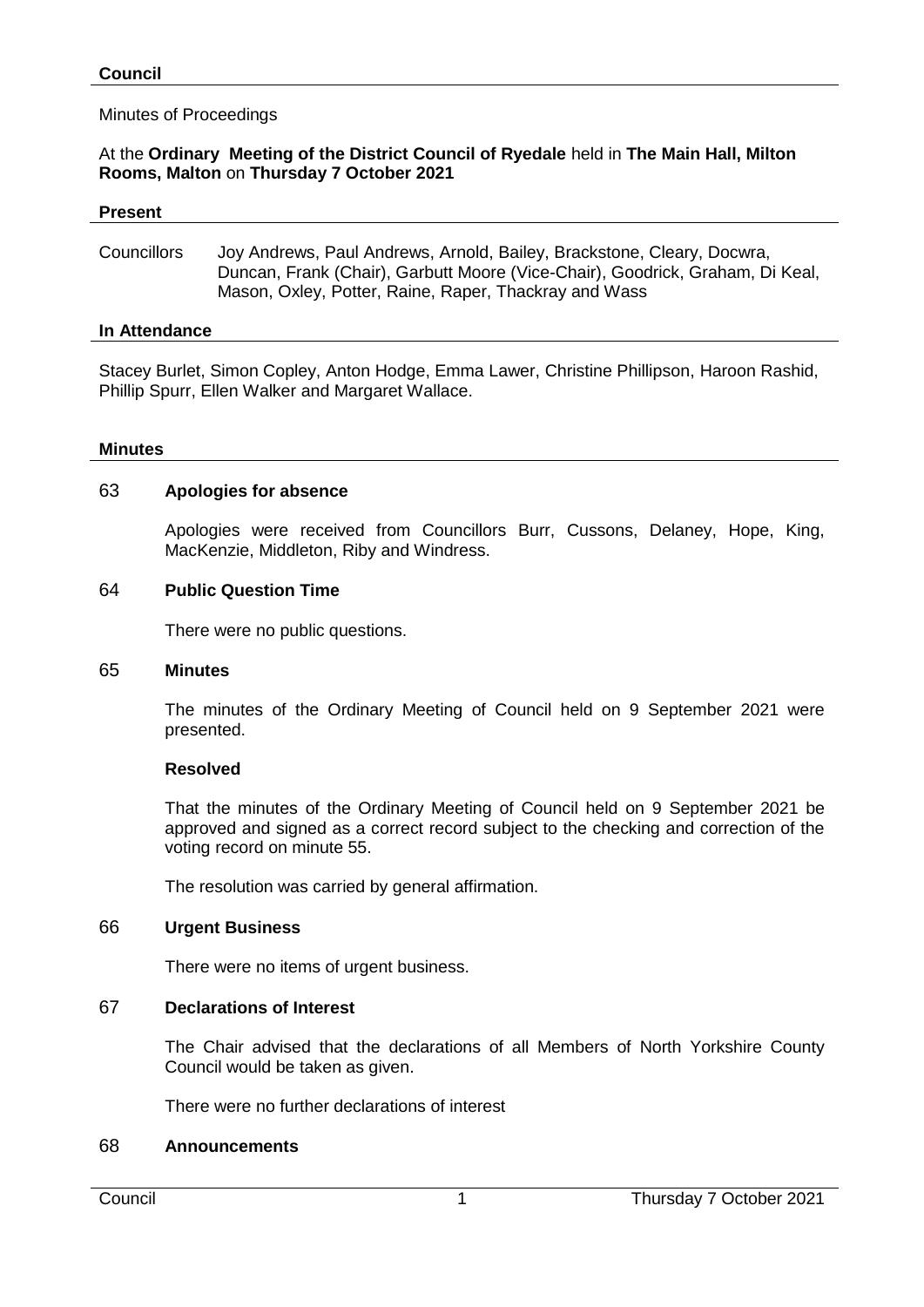The Chair of Council and Head of Paid Service had no announcements.

## 69 **To Receive any Questions submitted by Members Pursuant to Council Procedure Rule 10.2 (Questions on Notice at Full Council)**

There were no questions on notice submitted pursuant to Council Procedure Rule 10.2.

### 70 **Appointment of a Representative to the Yorkshire and Humber Employers Association**

It was moved by Councillor Raine and seconded by Councillor Potter that Councillor Paul Andrews be appointed as the representative to the Yorkshire and Humber Employers Association.

Upon being put to the vote, the motion was carried.

## **Resolved**

That Councillor Paul Andrews be appointed as the representative to the Yorkshire and Humber Employers Association.

### **Voting record**

11 For 9 Abstentions

## **Recorded Vote**

For Councillors J Andrews, P Andrews, Arnold, Brackstone, Frank, Keal, Mason, Potter, Raine, Thackray and Wass **Abstentions** Councillors Bailey, Cleary, Docwra, Duncan, Garbutt-Moore, Goodrick, Graham, Oxley and Raper.

#### 71 **To consider for Approval the Recommendations in respect of the following Part 'B' Committee Items:**

# 72 **Minute 51 - Review of White Rose Home Improvement Agency**

It was moved by Councillor Keal and seconded by Councillor Arnold that the following recommendations be approved and adopted:

That Council

- i Notes the outcomes of the service update;
- ii Agrees continuation of the partnership agreement with Scarborough Borough Council in respect of the White Rose Home Improvement Agency (WRHIA) for the period to 31st March 2023;
- iii Agrees the key priorities for the agency.

Upon being put to the vote, the motion was carried.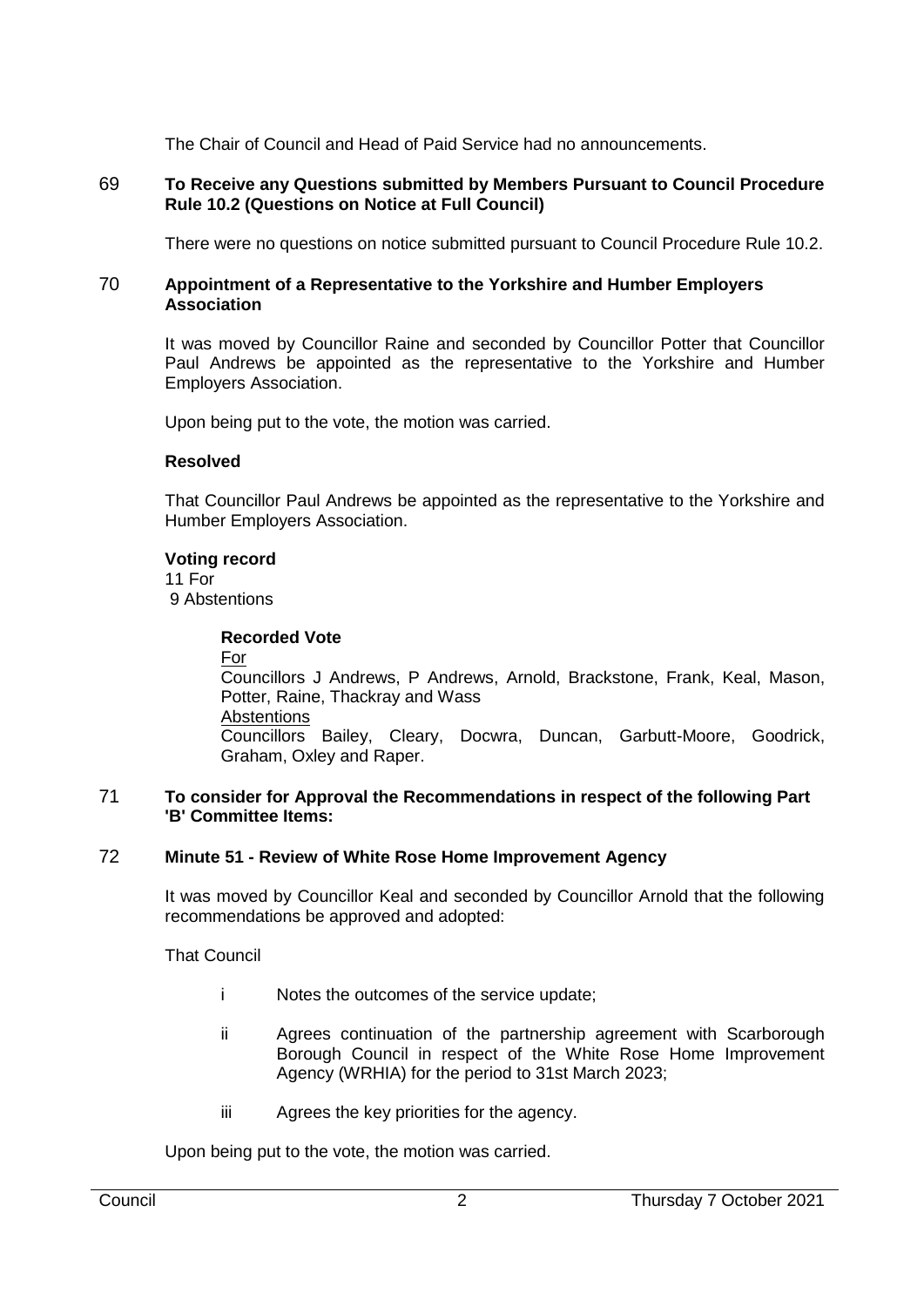## **Resolved**

That Council

- i. Notes the outcomes of the service update;
- ii. Agrees continuation of the partnership agreement with Scarborough Borough Council in respect of the White Rose Home Improvement Agency (WRHIA) for the period to 31st March 2023;
- iii. Agrees the key priorities for the agency.

## **Voting record**

Unanimous.

### 73 **Minute 52 - Climate Change and Energy Efficiency Measures - Railway Tavern and Future Council Schemes**

It was moved by Councillor Keal and seconded by Councillor Joy Andrews that the following recommendations be approved and adopted:

That Council notes the content of the report.

Upon being put to the vote, the motion was carried.

### **Resolved**

That the contents of the report be noted.

**Voting record** Unanimous.

# 74 **Minute 53 - Ryedale's Financial Strategy 2021-2025**

It was moved by Councillor Keal and seconded by Councillor P Andrews that the following recommendations be approved and adopted:

That Council is asked to note the content of Appendix 1 of this report which forms the basis of the Council's Financial Strategy

# Members are also asked

- i. to consider and approve the proposed areas for consultation with the public as set out in Appendix 2 of this report
- ii. to note that a full draft consultation will be presented to P&R Committee in November and to agree that P&R will determine the final consultation
- iii. to agree the timetable as set out below, including the dates of the public consultation

Upon being put to the vote, the motion was carried.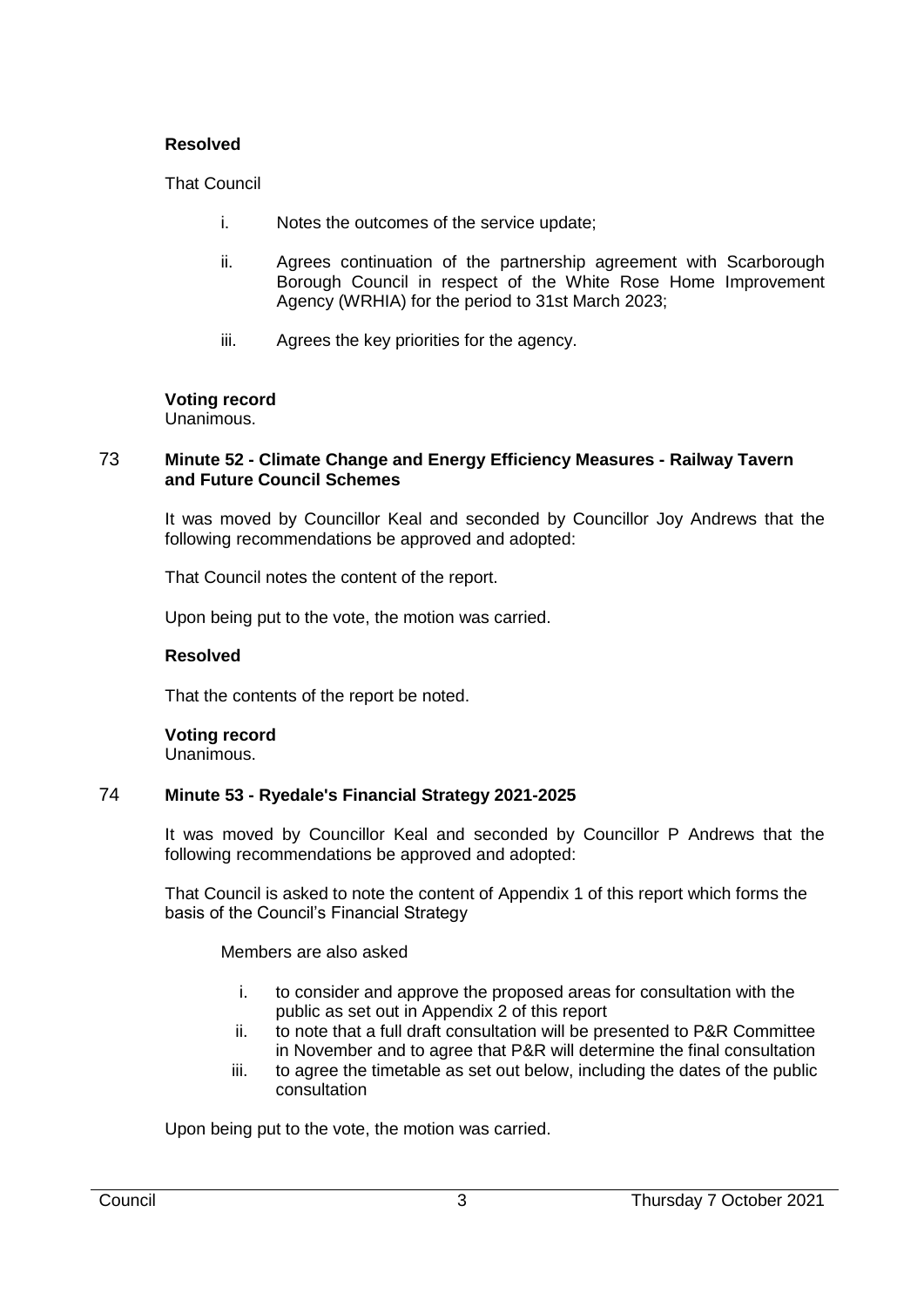## **Resolved**

That Council notes the content of Appendix 1 of this report which forms the basis of the Council's Financial Strategy

### **Members**

- i. consider and approve the proposed areas for consultation with the public as set out in Appendix 2 of this report
- ii. note that a full draft consultation will be presented to P&R Committee in November and to agree that P&R will determine the final consultation
- iii. agree the timetable as set out below, including the dates of the public consultation

### **Voting record**

9 For 11 Abstentions

## **Recorded Vote**

For

Councillors J Andrews, P Andrews, Brackstone, Frank, Keal, Potter, Raine. Thackray and Wass.

**Abstentions** 

Councillors Arnold, Bailey, Cleary, Docwra, Duncan, Garbutt-Moore, Goodrick, Graham, Mason, Oxley and Raper.

# 75 **Minute 55 - Equality Policy Statement and Objectives**

It was moved by Councillor Keal and seconded by Councillor Frank that the following recommendations be approved and adopted:

It is recommended that:

- (i) Council endorses the content of the equality policy statement and objectives, so that they may be adopted into use.
- (ii) Council notes that the policy statement and objectives form one part of the overall Equality Scheme for Ryedale District Council. The other parts of this Scheme include a detailed operational action plan (currently in draft pending approval of the policy statement and objectives) and associated operational appendices. The draft action plan will be updated following Full Council and presented to a future Overview and Scrutiny Committee, with progress against the action plan reviewed six monthly by that Committee.

Upon being put to the vote, the motion was carried.

# **Resolved**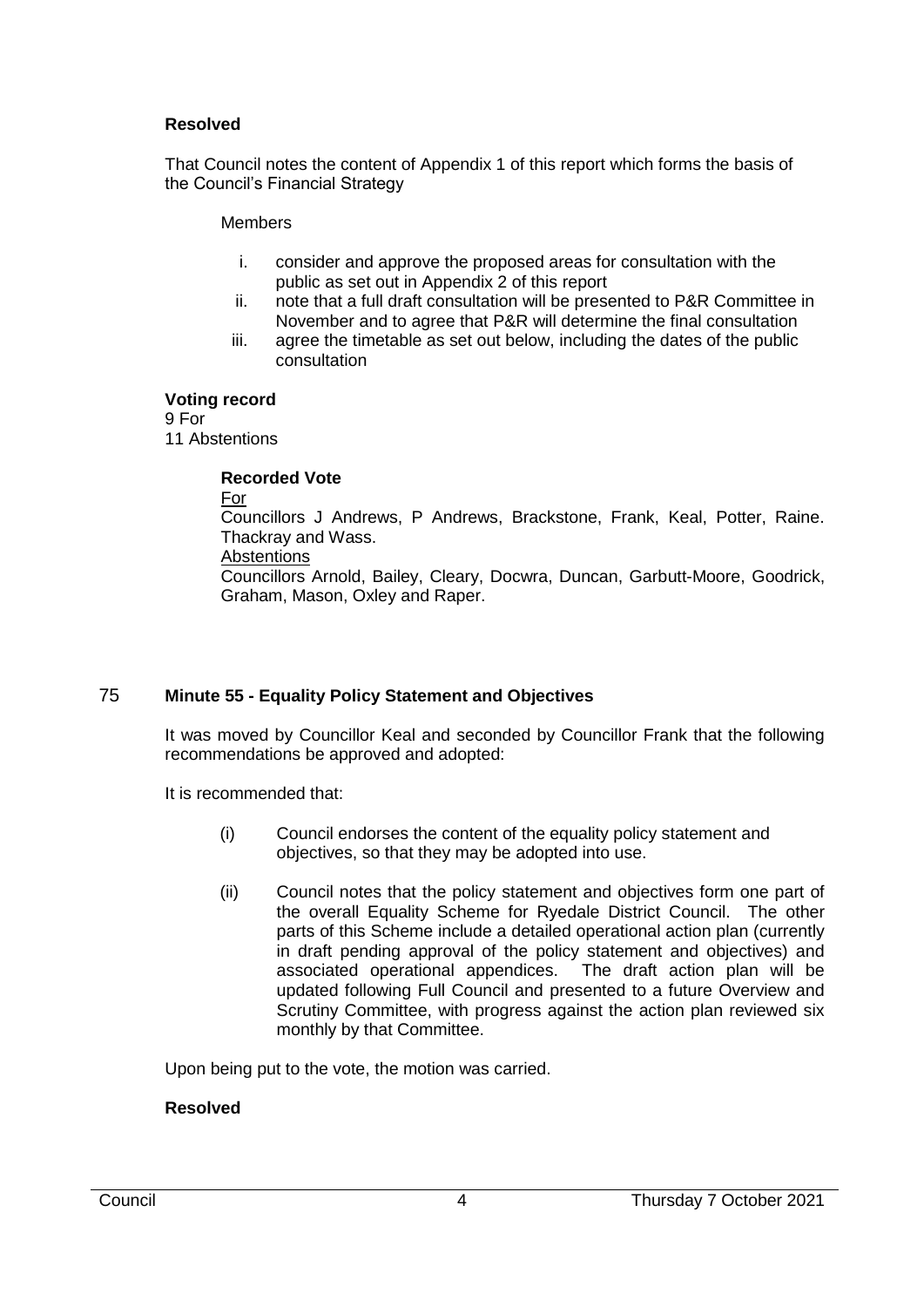- (i) Council endorses the content of the equality policy statement and objectives, so that they may be adopted into use.
- (ii) Council notes that the policy statement and objectives form one part of the overall Equality Scheme for Ryedale District Council. The other parts of this Scheme include a detailed operational action plan (currently in draft pending approval of the policy statement and objectives) and associated operational appendices. The draft action plan will be updated following Full Council and presented to a future Overview and Scrutiny Committee, with progress against the action plan reviewed six monthly by that Committee.

#### **Voting record**

19 For 1 Abstention

### **Recorded Vote**

For

Councillors J Andrews, Arnold, Bailey, Brackstone, Cleary, Docwra, Duncan, Frank, Garbutt-Moore, Goodrick, Graham, Keal, Mason, Oxley, Potter, Raine, Raper, Thackray and Wass. **Abstention** Councillor P Andrews.

# 76 **Minute 56 - Council Performance Quarter 1 2021/22**

It was moved by Councillor Keal and seconded by Councillor Joy Andrews that the following recommendation be approved and adopted:

It is recommended that the Quarter 1 progress report is noted.

Upon being put to the vote, the motion was carried.

### **Resolved**

That the Quarter 1 progress report is noted.

# **Voting record** 19 For

1 Abstention

# **Recorded Vote**

For

Councillors J Andrews, Arnold, Bailey, Brackstone, Cleary, Docwra, Duncan, Frank, Garbutt-Moore, Goodrick, Graham, Keal, Mason, Oxley, Potter, Raine, Raper, Thackray and Wass. **Abstention** Councillor P Andrews.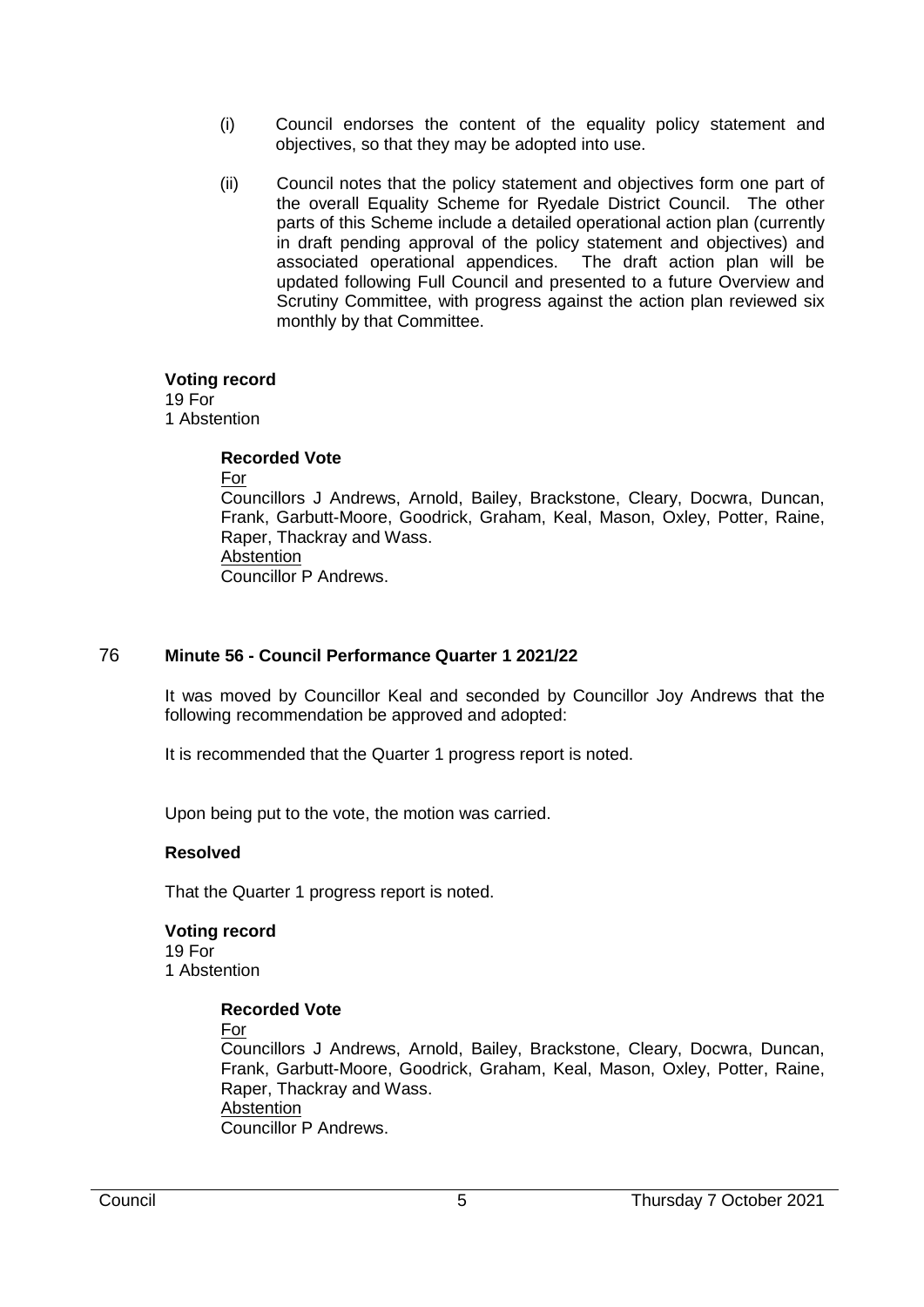# 77 **Minute 57 - Ryedale District Council Annual Report 2020/21**

It was moved by Councillor Keal and seconded by Councillor Joy Andrews that the following recommendation be approved and adopted:

It is recommended that the 2020-21 Annual Report of progress against the Council Plan (2020-2024) is noted.

Upon being put to the vote, the motion was carried.

## **Resolved**

That the 2020-21 Annual Report of progress against the Council Plan (2020-2024) is noted.

## **Voting record**

Unanimous.

# 78 **Motions on Notice Submitted Pursuant to Council Procedure Rule 11**

## 79 **Proposed by Councillor Duncan and seconded by Councillor Goodrick**

*"This Council wishes to reaffirm the 22-5 decision taken on June 27, 2019 in relation to support for dualling the A64 between York and Scarborough, as well as other improvements in between. The Council calls on the Chairman of Policy and Resources to work with our Officers, other local authorities, business leaders and MPs to ensure dualling takes place as quickly as possible."*

[The meeting adjourned at 8.41pm and reconvened at 8.50pm]

Councillor Duncan altered the motion with the consent of the seconder and the meeting as follows:

To add the words "*including the urgent completion of new slip roads on/off the A64 at the B1257 Broughton Road, and construction of a new roundabout at Musley Bank in response to the 2021 World Health Organisation air quality guidelines".*

To remove the word "*England*" and add the word "*National*".

To remove the word "*dualling*" and add the words "*that this work*".

The proposed motion by Councillor Duncan and seconded by Councillor Goodrick then read:

*"This Council wishes to reaffirm the 22-5 decision taken on June 27, 2019 in relation to support for dualling the A64 between York and Scarborough, as well as other improvements in between, including the urgent completion of new slip roads on/off the A64 at the B1257 Broughton Road, and construction of a new roundabout at Musley Bank in response to the 2021 World Health Organisation air quality guidelines*.